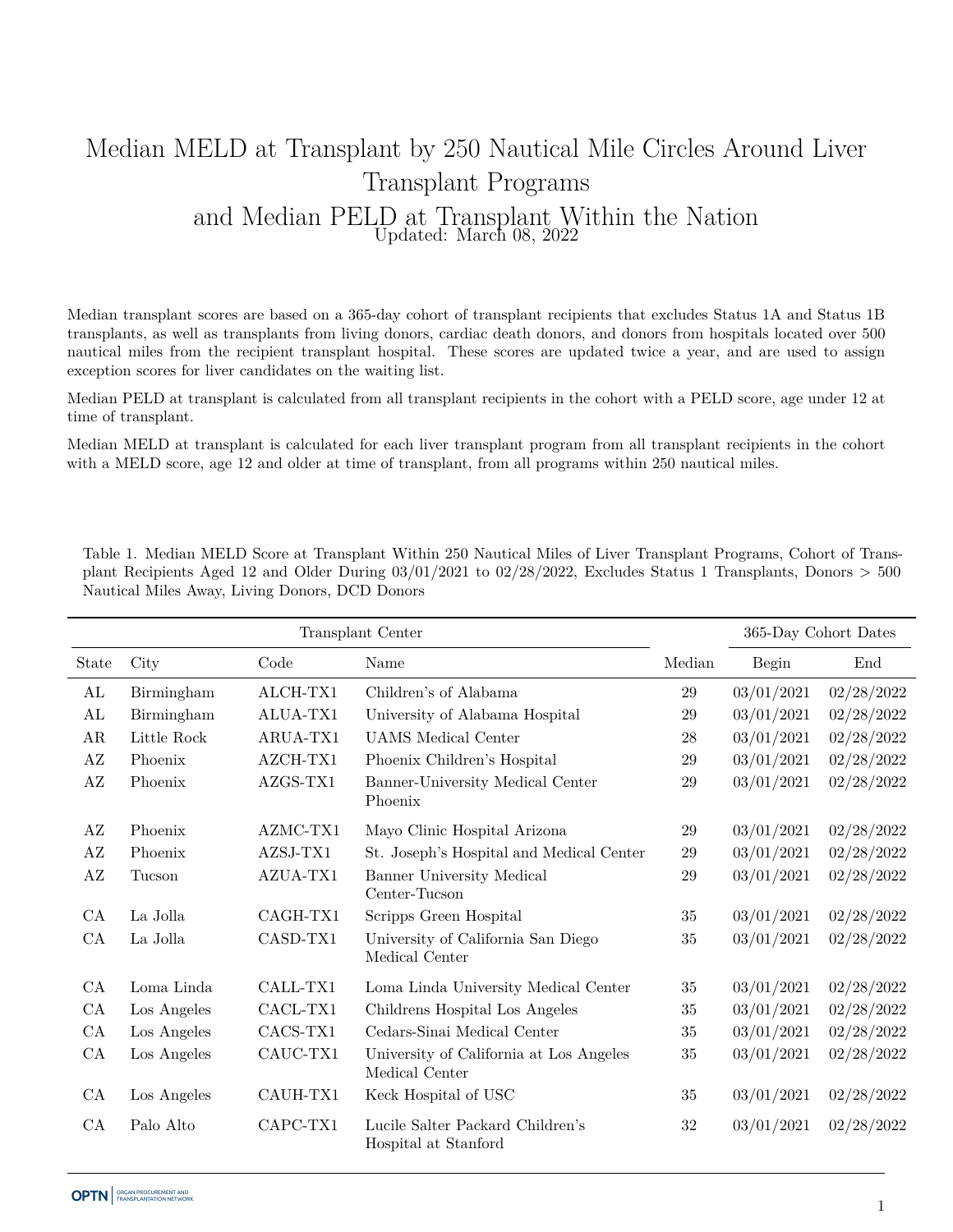Table 1. Median MELD Score at Transplant Within 250 Nautical Miles of Liver Transplant Programs, Cohort of Transplant Recipients Aged 12 and Older During 03/01/2021 to 02/28/2022, Excludes Status 1 Transplants, Donors > 500 Nautical Miles Away, Living Donors, DCD Donors *(continued)*

|                                 | Transplant Center |            |                                                                        | 365-Day Cohort Dates |            |            |
|---------------------------------|-------------------|------------|------------------------------------------------------------------------|----------------------|------------|------------|
| State                           | City              | Code       | Name                                                                   | Median               | Begin      | End        |
| ${\rm CA}$                      | Riverside         | CARC-TX1   | Riverside Community Hospital                                           | 35                   | 03/01/2021 | 02/28/2022 |
| ${\rm CA}$                      | San Francisco     | CAMB-TX1   | UCSF Medical Center at Mission Bay                                     | 32                   | 03/01/2021 | 02/28/2022 |
| CA                              | San Francisco     | CAPM-TX1   | California Pacific Medical Center-Van<br>Ness Campus                   | $32\,$               | 03/01/2021 | 02/28/2022 |
| CA                              | San Francisco     | CASF-TX1   | University of California San Francisco<br>Medical Center               | $32\,$               | 03/01/2021 | 02/28/2022 |
| CA                              | Stanford          | CASU-TX1   | Stanford Health Care                                                   | $32\,$               | 03/01/2021 | 02/28/2022 |
| CO                              | Aurora            | COCH-TX1   | Children's Hospital Colorado                                           | $32\,$               | 03/01/2021 | 02/28/2022 |
| CO                              | Aurora            | COUC-TX1   | University of Colorado Hospital/Health<br>Science Center               | $32\,$               | 03/01/2021 | 02/28/2022 |
| CO                              | Denver            | COPM-TX1   | Centura Transplant                                                     | $32\,$               | 03/01/2021 | 02/28/2022 |
| CO                              | Denver            | $COSL-TX1$ | Presbyterian/St Luke's Medical Center                                  | $32\,$               | 03/01/2021 | 02/28/2022 |
| CT                              | Hartford          | CTHH-TX1   | Hartford Hospital                                                      | 31                   | 03/01/2021 | 02/28/2022 |
| ${\cal CT}$                     | New Haven         | CTYN-TX1   | Yale New Haven Hospital                                                | $31\,$               | 03/01/2021 | 02/28/2022 |
| $\operatorname{DC}$             | Washington        | $DCGU-TX1$ | Medstar Georgetown Transplant<br>Institute                             | 30                   | 03/01/2021 | 02/28/2022 |
| DC                              | Washington        | $DCGW-TX1$ | George Washington University Hospital                                  | $30\,$               | 03/01/2021 | 02/28/2022 |
| DE                              | Wilmington        | DEAI-TX1   | Alfred I duPont Hospital for Children                                  | $30\,$               | 03/01/2021 | 02/28/2022 |
| ${\rm FL}$                      | Fort Lauderdale   | FLBC-TX1   | Broward Health Medical Center                                          | 29                   | 03/01/2021 | 02/28/2022 |
| ${\rm FL}$                      | Gainesville       | FLUF-TX1   | UF Health Shands Hospital                                              | $29\,$               | 03/01/2021 | 02/28/2022 |
| ${\rm FL}$                      | Jacksonville      | FLSL-TX1   | Mayo Clinic Hospital Florida                                           | $29\,$               | 03/01/2021 | 02/28/2022 |
| FL                              | Largo             | FLLM-TX1   | Largo Medical Center                                                   | $\,29$               | 03/01/2021 | 02/28/2022 |
| ${\rm FL}$                      | Miami             | FLJM-TX1   | Jackson Memorial Hospital University of<br>Miami School of Medicine    | $\,29$               | 03/01/2021 | 02/28/2022 |
| FL                              | Orlando           | FLFH-TX1   | AdventHealth Orlando                                                   | 29                   | 03/01/2021 | 02/28/2022 |
| FL                              | Tampa             | FLTG-TX1   | Tampa General Hospital                                                 | 29                   | 03/01/2021 | 02/28/2022 |
| ${\rm FL}$                      | Weston            | $FLCC-TX1$ | Cleveland Clinic Florida Weston                                        | 29                   | 03/01/2021 | 02/28/2022 |
| GA                              | Atlanta           | GAEH-TX1   | Children's Healthcare of Atlanta at<br>Egleston                        | $30\,$               | 03/01/2021 | 02/28/2022 |
| GA                              | Atlanta           | GAEM-TX1   | Emory University Hospital                                              | 30                   | 03/01/2021 | 02/28/2022 |
| ${\rm GA}$                      | Atlanta           | GAPH-TX1   | Piedmont Hospital                                                      | $30\,$               | 03/01/2021 | 02/28/2022 |
| $\rm HI$                        | Honolulu          | HIQM-TX1   | The Queen's Medical Center                                             | $27\,$               | 03/01/2021 | 02/28/2022 |
| IA                              | Iowa City         | IAIV-TX1   | University of Iowa Hospitals and Clinics<br><b>Transplant Programs</b> | 29                   | 03/01/2021 | 02/28/2022 |
| ${\rm IL}$                      | Chicago           | ILCM-TX1   | Ann & Robert H. Lurie Children's<br>Hospital of Chicago                | $26\,$               | 03/01/2021 | 02/28/2022 |
| $\mathop{\rm IL}\nolimits$      | Chicago           | ILNM-TX1   | Northwestern Memorial Hospital                                         | 26                   | 03/01/2021 | 02/28/2022 |
| ${\rm IL}$                      | Chicago           | ILPL-TX1   | Rush University Medical Center                                         | 26                   | 03/01/2021 | 02/28/2022 |
| ${\rm IL}$                      | Chicago           | $ILUC-TX1$ | University of Chicago Medical Center                                   | $26\,$               | 03/01/2021 | 02/28/2022 |
| $\mathop{\mathrm{IL}}\nolimits$ | Chicago           | $ILUI-TX1$ | University of Illinois Medical Center                                  | $26\,$               | 03/01/2021 | 02/28/2022 |
| ${\rm IL}$                      | Maywood           | ILLU-TX1   | Loyola University Medical Center                                       | $26\,$               | 03/01/2021 | 02/28/2022 |
| $\ensuremath{\text{IN}}$        | Indianapolis      | INIM-TX1   | Indiana University Health                                              | $27\,$               | 03/01/2021 | 02/28/2022 |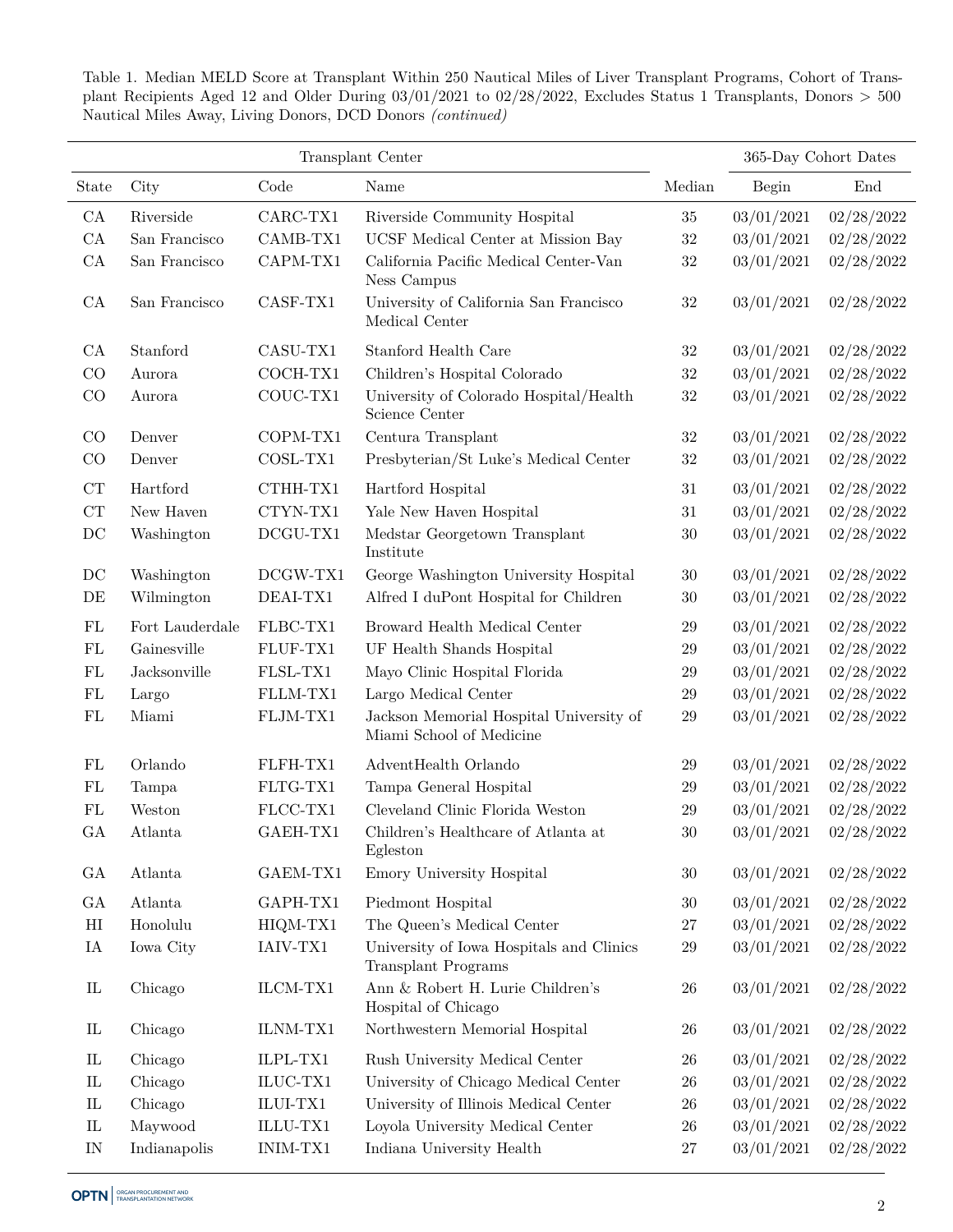| Transplant Center |               |            |                                                                          |        | 365-Day Cohort Dates |            |
|-------------------|---------------|------------|--------------------------------------------------------------------------|--------|----------------------|------------|
| State             | City          | Code       | Name                                                                     | Median | Begin                | End        |
| KS                | Kansas City   | KSUK-TX1   | University of Kansas Hospital                                            | 26     | 03/01/2021           | 02/28/2022 |
| KY                | Lexington     | KYUK-TX1   | University of Kentucky Medical Center                                    | 27     | 03/01/2021           | 02/28/2022 |
| KY                | Louisville    | KYJH-TX1   | Jewish Hospital                                                          | 26     | 03/01/2021           | 02/28/2022 |
| LA                | New Orleans   | LACH-TX1   | Children's Hospital                                                      | 29     | 03/01/2021           | 02/28/2022 |
| LA                | New Orleans   | LAOF-TX1   | Ochsner Foundation Hospital                                              | 29     | 03/01/2021           | 02/28/2022 |
| LA                | New Orleans   | LATU-TX1   | Tulane Medical Center                                                    | 29     | 03/01/2021           | 02/28/2022 |
| $\rm{LA}$         | Shreveport    | LAWK-TX1   | Willis-Knighton Medical Center                                           | 29     | 03/01/2021           | 02/28/2022 |
| $\rm MA$          | <b>Boston</b> | MABI-TX1   | Beth Israel Deaconess Medical Center                                     | 31     | 03/01/2021           | 02/28/2022 |
| MA                | <b>Boston</b> | MACH-TX1   | Boston Children's Hospital                                               | 31     | 03/01/2021           | 02/28/2022 |
| MA                | <b>Boston</b> | $MAMG-TX1$ | Massachusetts General Hospital                                           | 31     | 03/01/2021           | 02/28/2022 |
| MA                | Burlington    | MALC-TX1   | Lahey Clinic Medical Center                                              | 31     | 03/01/2021           | 02/28/2022 |
| MA                | Worcester     | MAUM-TX1   | <b>UMass Memorial Medical Center</b>                                     | 31     | 03/01/2021           | 02/28/2022 |
| $\rm MD$          | Baltimore     | MDJH-TX1   | Johns Hopkins Hospital                                                   | $30\,$ | 03/01/2021           | 02/28/2022 |
| MD                | Baltimore     | MDUM-TX1   | University of Maryland Medical System                                    | $30\,$ | 03/01/2021           | 02/28/2022 |
| $\rm MI$          | Ann Arbor     | $MIUM-TX1$ | University of Michigan Medical Center                                    | 26     | 03/01/2021           | 02/28/2022 |
| MI                | Detroit       | MICH-TX1   | Children's Hospital of Michigan                                          | 27     | 03/01/2021           | 02/28/2022 |
| $\rm MI$          | Detroit       | MIHF-TX1   | Henry Ford Hospital                                                      | 27     | 03/01/2021           | 02/28/2022 |
| $\rm MI$          | Royal Oak     | MIBH-TX1   | William Beaumont Hospital                                                | 27     | 03/01/2021           | 02/28/2022 |
| <b>MN</b>         | Minneapolis   | MNUM-TX1   | University of Minnesota Medical Center,<br>Fairview                      | 29     | 03/01/2021           | 02/28/2022 |
| MN                | Rochester     | MNMC-TX1   | Mayo Clinic Hospital Minnesota                                           | 29     | 03/01/2021           | 02/28/2022 |
| MO                | Kansas City   | MOCM-TX1   | Children's Mercy Hospital                                                | 26     | 03/01/2021           | 02/28/2022 |
| MO                | Kansas City   | MOLH-TX1   | St Luke's Hospital of Kansas City                                        | 26     | 03/01/2021           | 02/28/2022 |
| MO                | St. Louis     | MOBH-TX1   | Barnes-Jewish Hospital                                                   | 27     | 03/01/2021           | 02/28/2022 |
| MO                | St. Louis     | MOCG-TX1   | Cardinal Glennon Children's Hospital                                     | $27\,$ | 03/01/2021           | 02/28/2022 |
| MO                | St. Louis     | MOCH-TX1   | St. Louis Children's Hospital at<br>Washington University Medical Center | 27     | 03/01/2021           | 02/28/2022 |
| MO                | St. Louis     | MOSL-TX1   | SSM Health Saint Louis University<br>Hospital                            | 27     | 03/01/2021           | 02/28/2022 |
| MS                | Jackson       | MSUM-TX1   | University of Mississippi Medical Center                                 | $29\,$ | 03/01/2021           | 02/28/2022 |
| NC                | Chapel Hill   | NCMH-TX1   | University of North Carolina Hospitals                                   | $30\,$ | 03/01/2021           | 02/28/2022 |
| NC                | Charlotte     | $NCCM-TX1$ | Carolinas Medical Center                                                 | $30\,$ | 03/01/2021           | 02/28/2022 |
| NC                | Durham        | NCDU-TX1   | Duke University Hospital                                                 | $30\,$ | 03/01/2021           | 02/28/2022 |
| NE                | Omaha         | NEUN-TX1   | The Nebraska Medical Center                                              | 29     | 03/01/2021           | 02/28/2022 |
| ${\rm NJ}$        | Camden        | NJLL-TX1   | Virtua Our Lady of Lourdes Hospital                                      | 30     | 03/01/2021           | 02/28/2022 |
| ${\rm NJ}$        | Newark        | NJUH-TX1   | University Hospital                                                      | 31     | 03/01/2021           | 02/28/2022 |
| ${\rm NY}$        | <b>Bronx</b>  | NYMA-TX1   | Montefiore Medical Center                                                | 31     | 03/01/2021           | 02/28/2022 |
| ${\rm NY}$        | Manhasset     | NYNS-TX1   | North Shore University<br>Hospital/Northwell Health                      | 31     | 03/01/2021           | 02/28/2022 |
| NY                | New York      | NYCP-TX1   | NY Presbyterian Hospital/Columbia<br>Univ. Medical Center                | 31     | 03/01/2021           | 02/28/2022 |

Table 1. Median MELD Score at Transplant Within 250 Nautical Miles of Liver Transplant Programs, Cohort of Transplant Recipients Aged 12 and Older During 03/01/2021 to 02/28/2022, Excludes Status 1 Transplants, Donors > 500 Nautical Miles Away, Living Donors, DCD Donors *(continued)*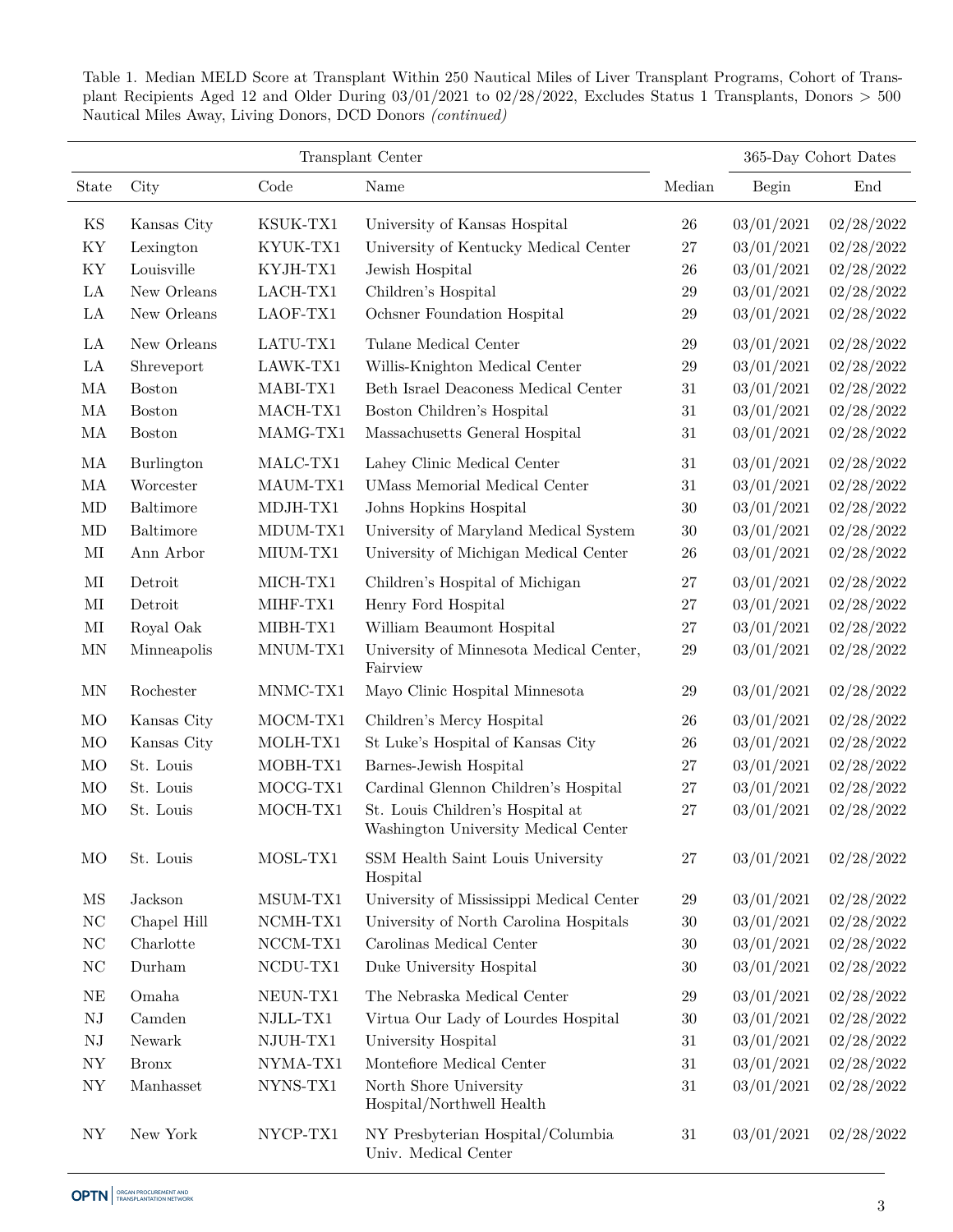Table 1. Median MELD Score at Transplant Within 250 Nautical Miles of Liver Transplant Programs, Cohort of Transplant Recipients Aged 12 and Older During 03/01/2021 to 02/28/2022, Excludes Status 1 Transplants, Donors > 500 Nautical Miles Away, Living Donors, DCD Donors *(continued)*

|            |               |                     | Transplant Center                                                                |                   |            | 365-Day Cohort Dates |
|------------|---------------|---------------------|----------------------------------------------------------------------------------|-------------------|------------|----------------------|
| State      | City          | Code                | Name                                                                             | Median            | Begin      | End                  |
| ${\rm NY}$ | New York      | NYMS-TX1            | Mount Sinai Medical Center                                                       | 31                | 03/01/2021 | 02/28/2022           |
| <b>NY</b>  | New York      | NYNY-TX1            | New York-Presbyterian Hospital/Weill<br>Cornell Medical Center                   | $31\,$            | 03/01/2021 | 02/28/2022           |
| ${\rm NY}$ | New York      | NYUC-TX1            | NYU Langone Health                                                               | $31\,$            | 03/01/2021 | 02/28/2022           |
| ${\rm NY}$ | Rochester     | NYFL-TX1            | Strong Memorial Hospital, University of<br>Rochester Medical Center              | $30\,$            | 03/01/2021 | 02/28/2022           |
| ${\rm NY}$ | Valhalla      | NYWC-TX1            | Westchester Medical Center                                                       | 31                | 03/01/2021 | 02/28/2022           |
| OH         | Cincinnati    | OHCM-TX1            | Children's Hospital Medical Center                                               | $27\,$            | 03/01/2021 | 02/28/2022           |
| $\rm OH$   | Cincinnati    | OHUC-TX1            | University of Cincinnati Medical Center                                          | 27                | 03/01/2021 | 02/28/2022           |
| $\rm OH$   | Cleveland     | OHCC-TX1            | The Cleveland Clinic Foundation                                                  | $27\,$            | 03/01/2021 | 02/28/2022           |
| $\rm OH$   | Cleveland     | OHUH-TX1            | University Hospitals of Cleveland                                                | 27                | 03/01/2021 | 02/28/2022           |
| $\rm OH$   | Columbus      | OHCH-TX1            | Nationwide Children's Hospital                                                   | 27                | 03/01/2021 | 02/28/2022           |
| $\rm OH$   | Columbus      | OHOU-TX1            | Ohio State University Medical Center                                             | $27\,$            | 03/01/2021 | 02/28/2022           |
| OK         | Oklahoma City | OKBC-TX1            | Integris Baptist Medical Center                                                  | $29\,$            | 03/01/2021 | 02/28/2022           |
| OK         | Oklahoma City | OKMD-TX1            | OU Medical Center                                                                | $\,29$            | 03/01/2021 | 02/28/2022           |
| <b>OR</b>  | Portland      | ORUO-TX1            | Oregon Health and Science University                                             | 28                | 03/01/2021 | 02/28/2022           |
| <b>OR</b>  | Portland      | ORVA-TX1            | VA Portland Health Care System                                                   | 28                | 03/01/2021 | 02/28/2022           |
| PA         | Danville      | PAGM-TX1            | Geisinger Medical Center                                                         | 30                | 03/01/2021 | 02/28/2022           |
| PA         | Hershey       | PAHE-TX1            | Penn State Milton S Hershey Medical<br>Center                                    | 30                | 03/01/2021 | 02/28/2022           |
| PA         | Philadelphia  | PAAE-TX1            | Albert Einstein Medical Center                                                   | 30                | 03/01/2021 | 02/28/2022           |
| PA         | Philadelphia  | PACP-TX1            | Children's Hospital of Philadelphia                                              | 30                | 03/01/2021 | 02/28/2022           |
| PA         | Philadelphia  | PATJ-TX1            | Thomas Jefferson University Hospital                                             | 30                | 03/01/2021 | 02/28/2022           |
| PA         | Philadelphia  | PATU-TX1            | Temple University Hospital                                                       | 30                | 03/01/2021 | 02/28/2022           |
| PA         | Philadelphia  | PAUP-TX1            | Hospital of the University of<br>Pennsylvania                                    | 30                | 03/01/2021 | 02/28/2022           |
| PA         | Pittsburgh    | PAAG-TX1            | Allegheny General Hospital                                                       | 30                | 03/01/2021 | 02/28/2022           |
| PA         | Pittsburgh    | PACH-TX1            | UPMC Children's Hospital of Pittsburgh                                           | $30\,$            | 03/01/2021 | $02/28/2022\,$       |
| PA         | Pittsburgh    | PAPT-TX1            | University of Pittsburgh Medical Center                                          | 30                | 03/01/2021 | 02/28/2022           |
| PA         | Pittsburgh    | PAVA-TX1            | VA Pittsburgh Healthcare System                                                  | 30                | 03/01/2021 | 02/28/2022           |
| PR         | Hato Rey      | $\textbf{PRSJ-TX1}$ | Auxilio Mutuo Hospital                                                           | 17                | 03/01/2021 | 02/28/2022           |
| SC         | Charleston    | SCMU-TX1            | Medical University of South Carolina                                             | $30\,$            | 03/01/2021 | 02/28/2022           |
| SD         | Sioux Falls   | SDMK-TX1            | Avera McKennan Hospital                                                          | 29                | 03/01/2021 | 02/28/2022           |
| TN         | Memphis       | TNLB-TX1            | Le Bonheur Children's Medical Center                                             | $\ensuremath{28}$ | 03/01/2021 | 02/28/2022           |
| TN         | Memphis       | TNMH-TX1            | Methodist University Hospital                                                    | $28\,$            | 03/01/2021 | 02/28/2022           |
| TN         | Nashville     | TNVU-TX1            | Vanderbilt University Medical Center                                             | $27\,$            | 03/01/2021 | 02/28/2022           |
| ${\rm TX}$ | Dallas        | TXCM-TX1            | Children's Medical Center of Dallas                                              | $30\,$            | 03/01/2021 | 02/28/2022           |
| ${\rm TX}$ | Dallas        | TXMC-TX1            | Methodist Dallas Medical Center                                                  | 30                | 03/01/2021 | 02/28/2022           |
| ${\rm TX}$ | Dallas        | TXSP-TX1            | UT Southwestern Medical<br>Center/William P. Clements Jr.<br>University Hospital | 30                | 03/01/2021 | 02/28/2022           |